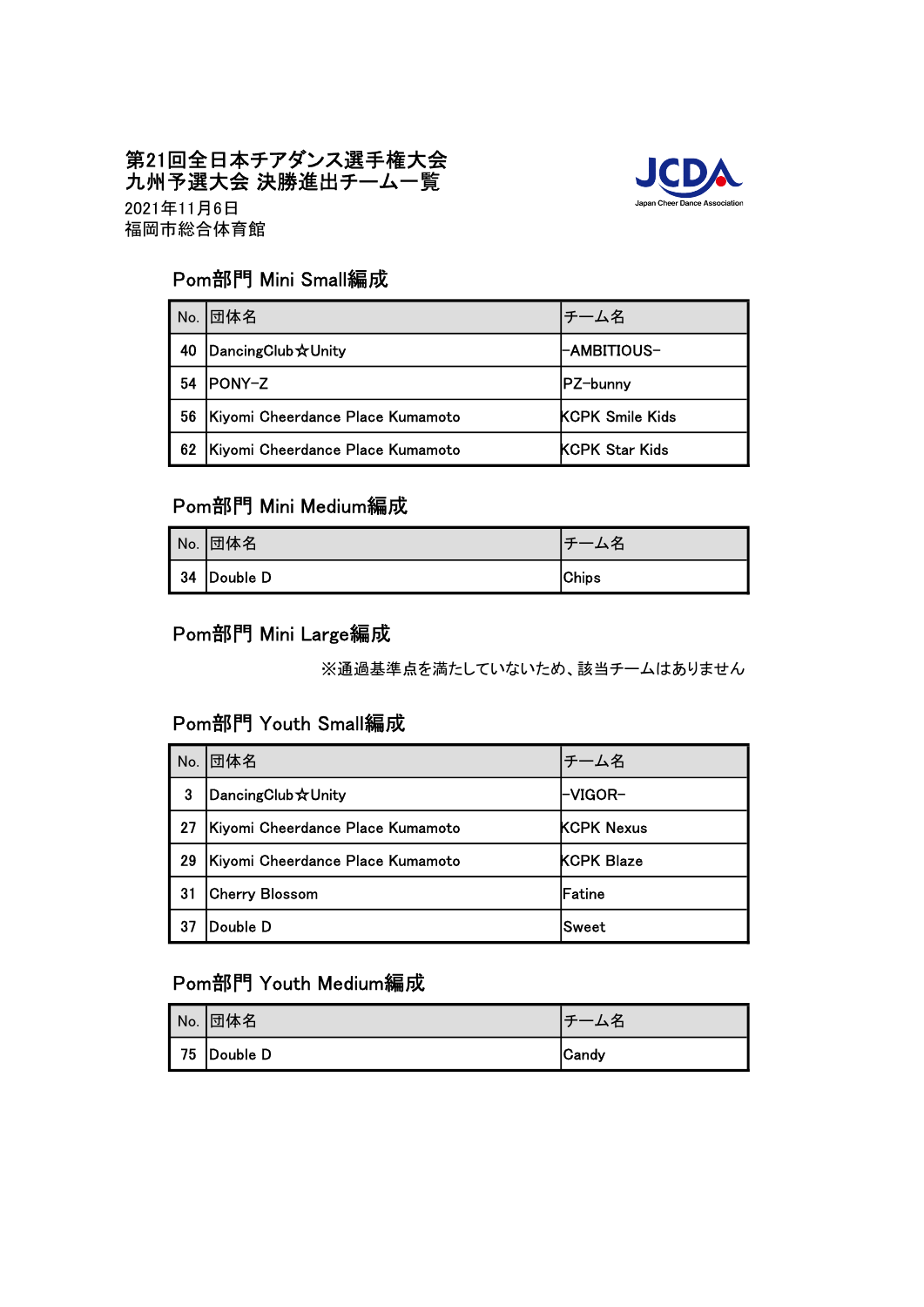# Pom部門 Youth Large編成

※通過基準点を満たしていないため、該当チームはありません

# Pom部門 中学生 Small編成

| No. | 団体名                              | チーム名              |
|-----|----------------------------------|-------------------|
| 47  | CAST Magic                       | lFaith            |
| 55  | Kiyomi Cheerdance Place Kumamoto | <b>KCPK Glanz</b> |
| 57  | 337                              | Quintet           |
| 63  | Double D                         | Vanilla           |

# Pom部門 中学生 Medium編成

| No.  団体名                            |                       |
|-------------------------------------|-----------------------|
| 67 Kiyomi Cheerdance Place Kumamoto | <b>KCPK HOT HEART</b> |

#### Pom部門 高校生 Small編成

|    | No. <b>団体名</b> | 一厶名        |
|----|----------------|------------|
|    | 85 九州学院高等学校    | Miriams S  |
| 89 | $ 337$         | Sonic      |
| 95 | 城北高等学校         | l Radiance |

# Pom部門 高校生 Medium編成

| No.  団体名       |                    |
|----------------|--------------------|
| │ 12 │熊本国府高等学校 | <b>IZEPHYR1100</b> |

## Pom部門 高校生 Large編成

※通過基準点を満たしていないため、該当チームはありません